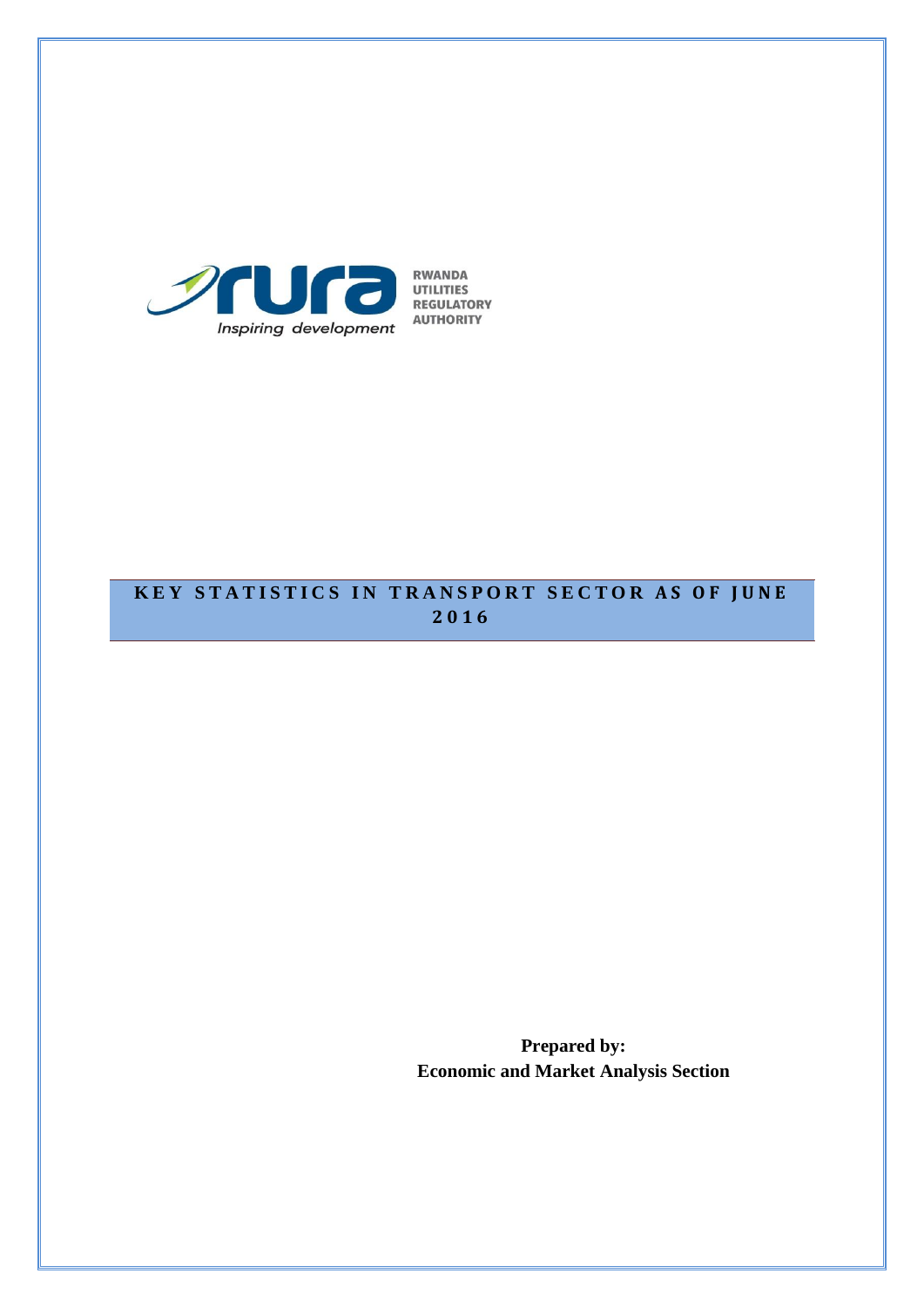## TABLE OF CONTENTS

1

## **LIST OF TABLES**

| TABLE 1: TREND IN THE NUMBER OF LICENSED ROAD TRANSPORT OPERATORS PER           |  |
|---------------------------------------------------------------------------------|--|
|                                                                                 |  |
| TABLE 2: LICENSED COMPANIES IN THE TRANSPORTATION OF PERSONS AS OF JUNE 2016  2 |  |
|                                                                                 |  |
|                                                                                 |  |
| TABLE 5: LICENSED TAXICAB COMPANIES AND COOPERATIVES AS OF JUNE 2016  5         |  |
| TABLE 6: LICENSED MOTORCYCLE COMPANIES/COOPERATIVES AS OF JUNE 2016             |  |
| TABLE 7: LICENSED TRANSPORT OF GOODS COMPANIES/COOPERATIVES AS OF JUNE 2016 10  |  |
|                                                                                 |  |
| TABLE 9: NUMBER OF REGISTERED AND LICENSED OPERATORS AS JUNE 2016  13           |  |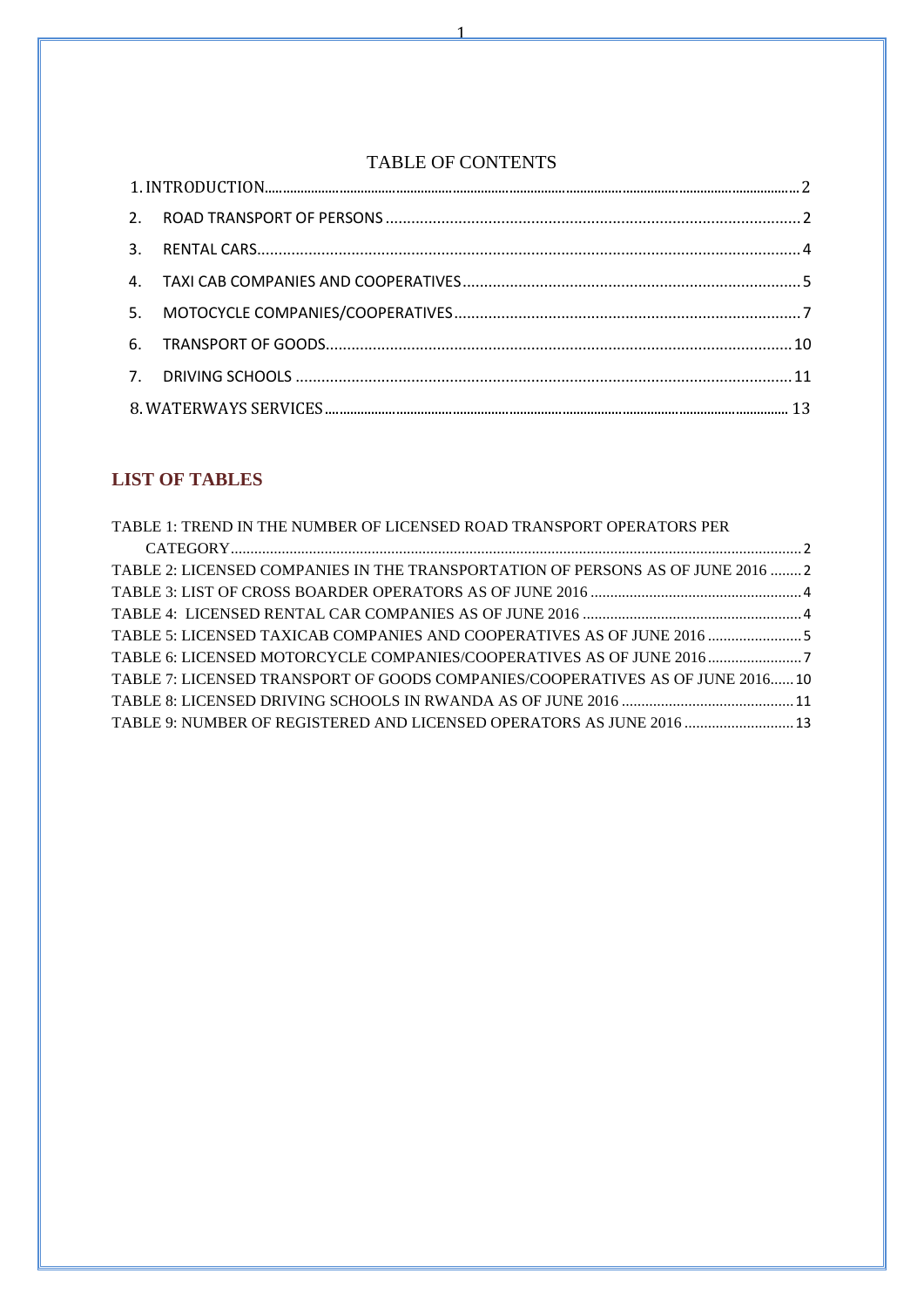# <span id="page-2-0"></span>**1. INTRODUCTION**

Transport regulation deals mainly with the transport of persons using buses, vans, taxi cab operations and motorcycles, goods transport, as well as driving schools.

This report provides the information to transport of persons, transport of goods driving schools, and water transport from April 2015 to June 2016.

#### <span id="page-2-1"></span>**2. ROAD TRANSPORT OF PERSONS**

<span id="page-2-2"></span>**Table 1: Trend in the number of licensed road transport operators per category**

| <b>Category</b>                               | <b>June 2015</b> | <b>June 2016</b> |
|-----------------------------------------------|------------------|------------------|
| Local public transport companies              | 46               | 41               |
| <b>Cross boarder Companies</b>                | 7                | 4                |
| Taxi cab companies and cooperatives           | 49               | 41               |
| Rental car companies and cooperatives         | 13               | 30               |
| Motorbike companies and cooperatives          | 147              | 147              |
| Transport of goods companies and cooperatives | 35               | 25               |
| Individual transporters of Goods              | 2,085            | 3,287            |
| Driving Schools                               | 71               | 81               |

Source: RURA database

During the period under review, the sector has been restructured and it is observed a changes in the sector, spearheaded by the changes in the regulation which tightened the licensing process and called upon those who used to operate without licenses especially in the transportation of goods to comply. Due to the restructuring of the sector, the number of licensed operators has been increased.

<span id="page-2-3"></span>**Table 2: Licensed companies in the transportation of persons as of June 2016**

| <b>COMPANY NAME</b> |                     | <b>NUMBE VEHICLES 2015/2016</b> |
|---------------------|---------------------|---------------------------------|
|                     | Horizon express ltd | hh                              |
| 2.                  | Volcano S.A.R.L     | 77                              |
| 3.                  | Impala group ltd    |                                 |
| 4.                  | Omega S.A.R.L       |                                 |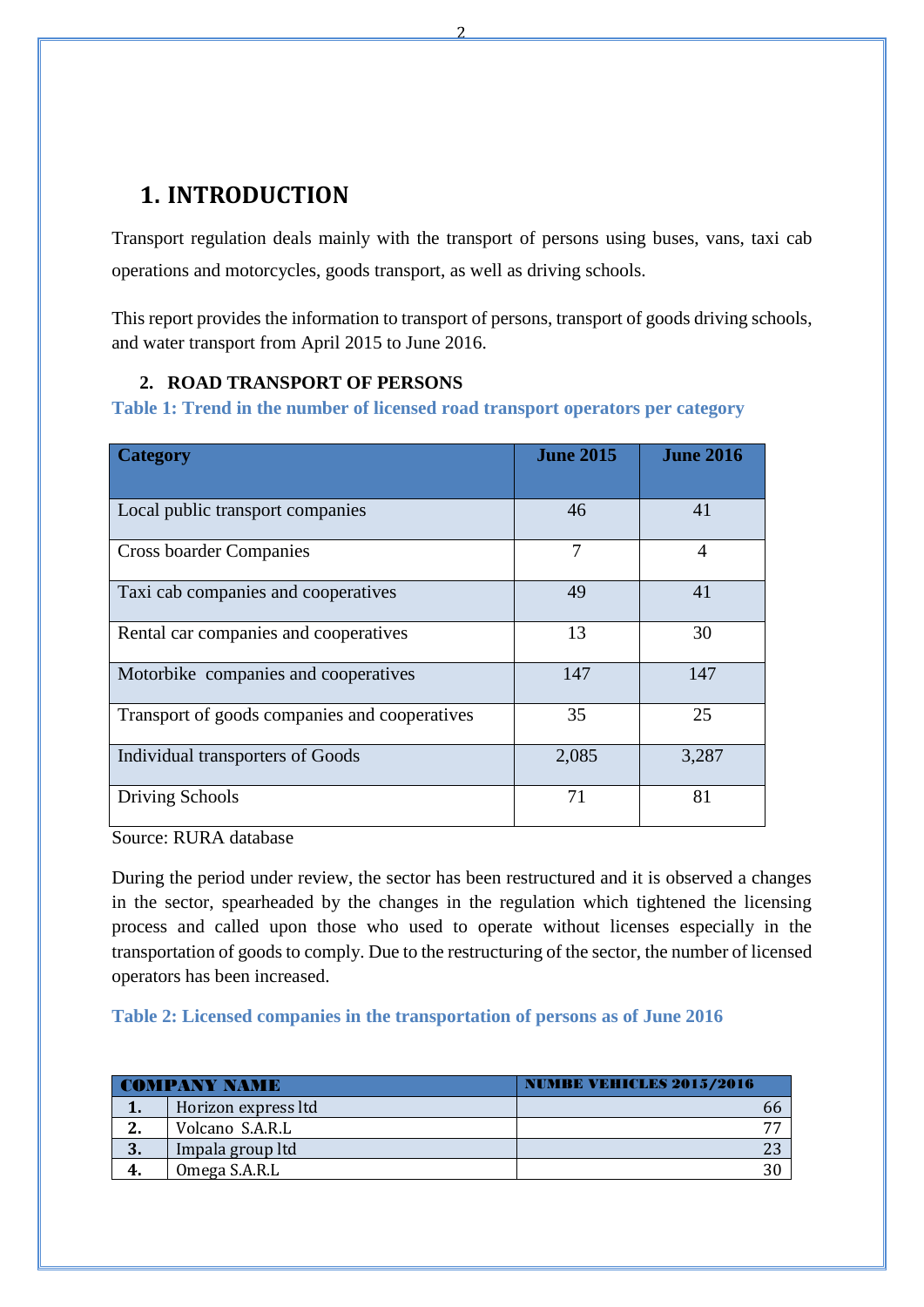| 5.  | Kigali bus services ltd                  | 118   |
|-----|------------------------------------------|-------|
| 6.  | Kigali safari S.A.R.L                    | 21    |
| 7.  | Virunga express ltd                      | 50    |
| 8.  | International express ltd                | 100   |
| 9.  | Stella express ltd                       | 57    |
| 10. | Yahoo car express ltd                    | 35    |
| 11. | Rugali travel                            | 43    |
| 12. | Matunda express ltd                      | 27    |
| 13. | Excel tours & travel agency ltd          | 56    |
| 14. | Royal express ltd                        | 94    |
| 15. | Capital express ltd                      | 18    |
| 16. | Rwinyana ltd                             | 11    |
| 17. | City center T/cooperative                | 408   |
| 18. | Rubavu T/cooperative                     | 98    |
| 19. | Ngoma T/cooperative                      | 116   |
| 20. | Rusizi T/cooperative                     | 122   |
| 21. | Kayonza T/cooperative                    | 90    |
| 22. | Nyagatare T/cooperative                  | 147   |
| 23. | Musanze T/cooperative                    | 213   |
| 24. | Huye T/cooperative                       | 141   |
| 25. | Muhanga T/cooperative                    | 148   |
| 26. | Remera T/cooperative                     | 318   |
| 27. | Nyabugogo T/cooperative                  | 343   |
| 28. | Gicumbi T/cooperative                    | 77    |
| 29. | Ruhire Express ltd                       | 21    |
| 30. | Kigali Coach Agency ltd                  | 29    |
| 31. | <b>Camel Tours and Travel Agency ltd</b> | 20    |
| 32. | <b>Select Express</b>                    | 28    |
| 33. | <b>City Express</b>                      | 48    |
| 34. | Ugusenga ltd                             | 42    |
| 35. | Fidelity express ltd                     | 10    |
| 36. | Simba express ltd                        | 26    |
| 37. | La Colombe express ltd                   | 27    |
| 38. | Tripartite tours ltd                     | 11    |
| 39. | Kivu Belt Express Ltd                    | 8     |
| 40. | Different Express Ltd                    | 6     |
| 41. | East African Bus services ltd            | 6     |
|     | <b>Total</b>                             | 3,329 |

During the period under review, four operators includes Cooperative Urugendo Rwiza, COSERGI, Bisoke Express Ltd and Karenge-Kigali Transport Services (K.K.T.S) Ltd) closed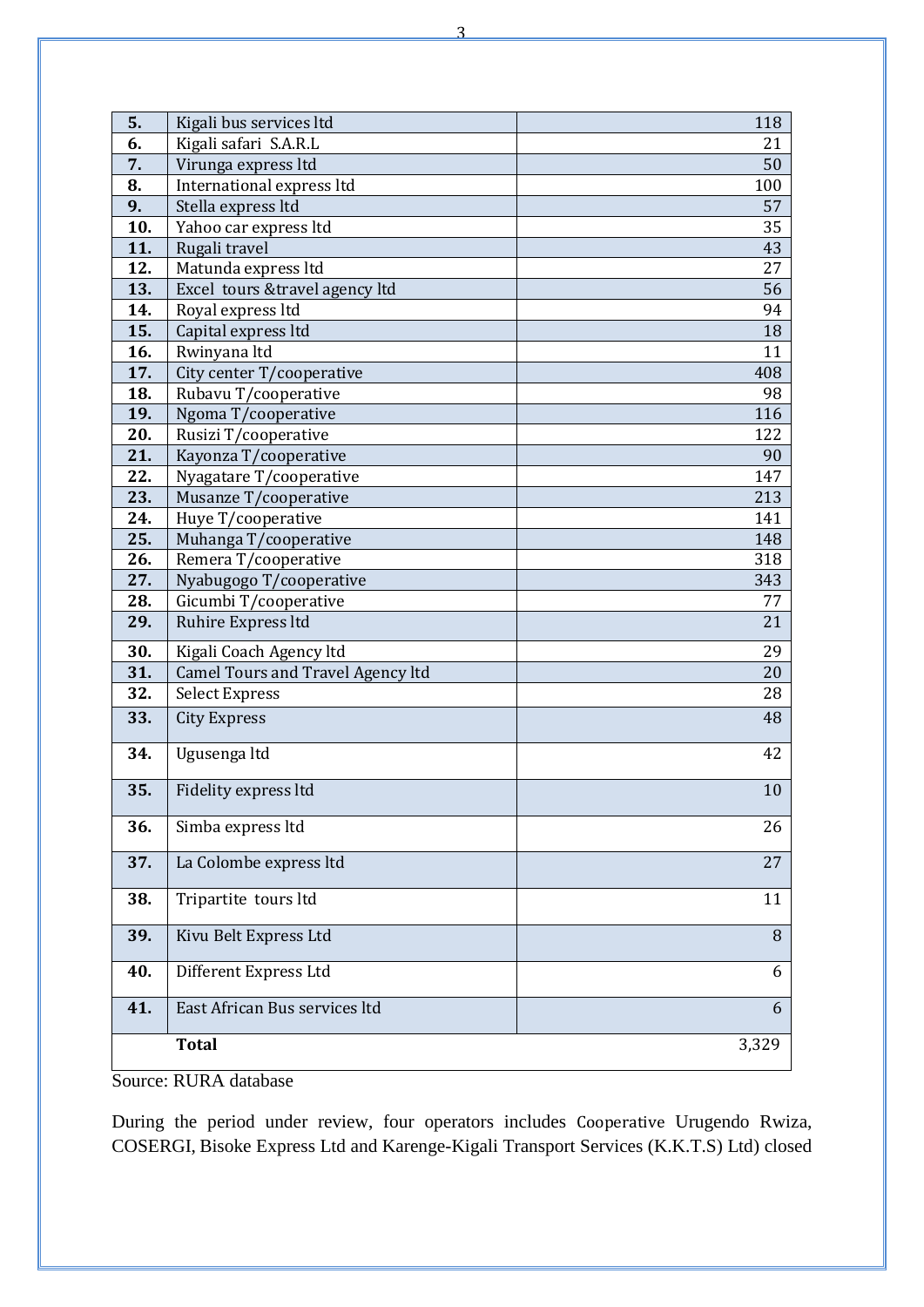their activities due to non-compliance. The license issued to SOTRA Express Ltd was suspended.

#### <span id="page-4-1"></span>**Table 3: List of Cross boarder operators as of June 2016**

|    | <b>Name of the Company</b>   | <b>Date</b>    | of   Expiry Date | Number of       |
|----|------------------------------|----------------|------------------|-----------------|
|    |                              | <b>License</b> |                  | <b>Vehicles</b> |
| 1. | <b>Volcano Express Ltd</b>   | 28/02/2015     | 28/05/2017       |                 |
| 2. | Modern Coast Exp. Uganda Ltd | 18/05/2015     | 18/05/2017       |                 |
| 3. | Jakobu Enterprises Ltd       | 21/02/2016     | 21/02/2018       |                 |
| 4. | Mash Bus Services Ltd        | 28/05/2015     | 28/05/2017       |                 |
|    | Total                        |                |                  |                 |

Source: RURA database

Volcano Express was the only new company in the cross boarder transportation of passengers and companies like Trinity, Baby Coaches, Kampala Coaches and Simba Coaches licenses expired and they didn't come for license renewal.

#### **3. RENTAL CARS**

<span id="page-4-0"></span>These are vehicles rented for a short period of time generally ranging from hours to weeks. These includes but not limited to Coasters, Jeeps and Pickups.

#### <span id="page-4-2"></span>**Table 4: Licensed Rental Car Companies as of June 2016**

| S<br>N         | <b>RENTAL COMPANIES OR COOPERATIVES</b>                     | 2015-2016<br><b>Number of</b><br>vehicles | 2014-2015<br><b>Number of</b><br>vehicles |
|----------------|-------------------------------------------------------------|-------------------------------------------|-------------------------------------------|
| 1              | Horse Tourism And Travel Agency Ltd                         | 6                                         | 6                                         |
| $\mathbf{2}$   | Thousand Hills Driver's Cooperative                         | 7                                         | $\overline{7}$                            |
| 3              | Prince Express Limited                                      | 6                                         | $7\overline{ }$                           |
| 4              | Camel Travel And Tours Agency Ltd                           | 7                                         | 8                                         |
| 5              | Gisenyi Transport Services Ltd                              | 7                                         | $7\overline{ }$                           |
| 6              | Rocky Traders Ltd                                           | 19                                        | 14                                        |
| $\overline{7}$ | J.P Linker LTD                                              | 11                                        | 11                                        |
| 8              | Kigali Multiservice Cooperative (K.M.C)                     | 6                                         | 6                                         |
| 9              | Sabyinyo Golden Monkey Ltd (S.G.M Ltd)                      | 7                                         | 6                                         |
| 10             | Kaje Transport Ltd                                          | 6                                         | 6                                         |
| 11             | SGES/ATT Ltd (Partnership)                                  | 16                                        | 11                                        |
| 12             | Gorilland Safaris Ltd (G.S.L)                               | 17                                        | 11                                        |
| 13             | Tours Des Pays Des Grands Lacs                              | 20                                        | 23                                        |
| 14             | Cooperative De Development Des Anciens Chauffeurs De L'etat | 16                                        |                                           |
| 15             | Techno Stars Ltd                                            | 15                                        |                                           |
| 16             | Gad House Ltd                                               | 10                                        |                                           |
| 17             | Oxygen Travel &Amp Tours Ltd                                | 15                                        |                                           |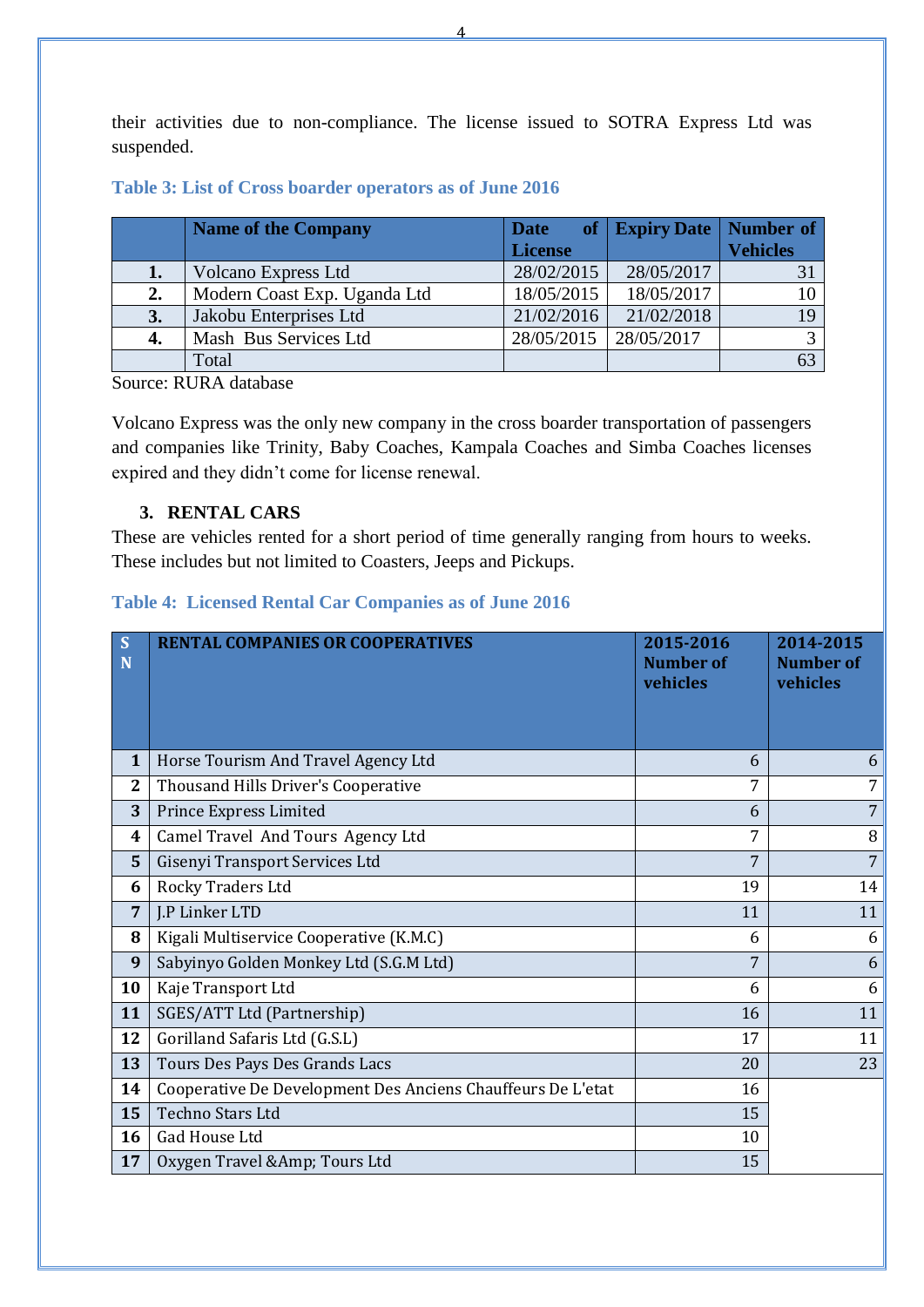| 18 | Ntivuguruzwa Business Company Ltd        | 13  |     |
|----|------------------------------------------|-----|-----|
| 19 | Executive Line Ltd                       | 11  |     |
| 20 | Miracle General Trading And Supply Ltd   | 16  |     |
| 21 | Buganza Transport Company Ltd            | 15  |     |
| 22 | Quick Taxi Services Ltd                  | 17  |     |
| 23 | Cooperative de Taximen-Voitures-Kacyiru  | 16  |     |
| 24 | Kigali Bus Services Ltd                  | 10  |     |
| 25 | Nyungwe Investment Group Ltd (N.I.G Ltd) | 15  |     |
| 26 | <b>Proland Safaris Ltd</b>               | 7   |     |
| 27 | Rwanda Tourism And Travel Agency Ltd     | 15  |     |
| 28 | Premier Transport Services Ltd           | 15  |     |
| 29 | Limoz Rwanda Ltd                         | 21  |     |
| 30 | <b>SOSERGI LTD</b>                       | 7   |     |
|    | <b>Total Number of Vehicles</b>          | 369 | 123 |

As of June 2016, 17 rental car companies were licensed, these new companies use 234 cars in their daily business. This made the number of licensed special car companies and cooperatives to be 30 that use a total of 369 cars.

## **4. TAXI CAB COMPANIES AND COOPERATIVES**

<span id="page-5-0"></span>A taxicab, also known as a taxi or a cab, is a type of [vehicle for hire](http://en.wikipedia.org/wiki/Vehicle_for_hire) with a driver, used by a single passenger or small group of passengers, often for a non-shared ride.

<span id="page-5-1"></span>

| Table 5: Licensed taxicab companies and cooperatives as of June 2016 |  |  |  |
|----------------------------------------------------------------------|--|--|--|
|----------------------------------------------------------------------|--|--|--|

| No               | <b>D.S. COMPANIES OR COOPERATIVES</b> | <b>Number of</b><br><b>Vehicles</b><br>2015/2016 |
|------------------|---------------------------------------|--------------------------------------------------|
| $\mathbf{1}$     | <b>CODACE</b>                         | 22                                               |
| $\overline{2}$   | CO.T.V.K                              | 13                                               |
| 3                | COTAHAMA                              | 15                                               |
| $\boldsymbol{4}$ | COTAVONYA                             | 27                                               |
| $5\phantom{1}$   | K.T.V CO                              | 26                                               |
| 6                | EJO HEZA                              | 15                                               |
| $7\phantom{.0}$  | <b>COKITA</b>                         | 10                                               |
| 8                | A.T.A.K                               | 31                                               |
| 9                | <b>COCTAKI</b>                        | 12                                               |
| 10               | <b>BELEVA COMPANY LTD</b>             | 7                                                |
| 11               | Q.V.T.C LTD                           | 12                                               |
| 12               | <b>CONDOR SPECIAL TAXI</b>            | 14                                               |
| 13               | NYARUGENGE TRAVEL COMPANY             | 8                                                |
| 14               | COOPERATIVE LAICO UMUBANO GASABO      | 9                                                |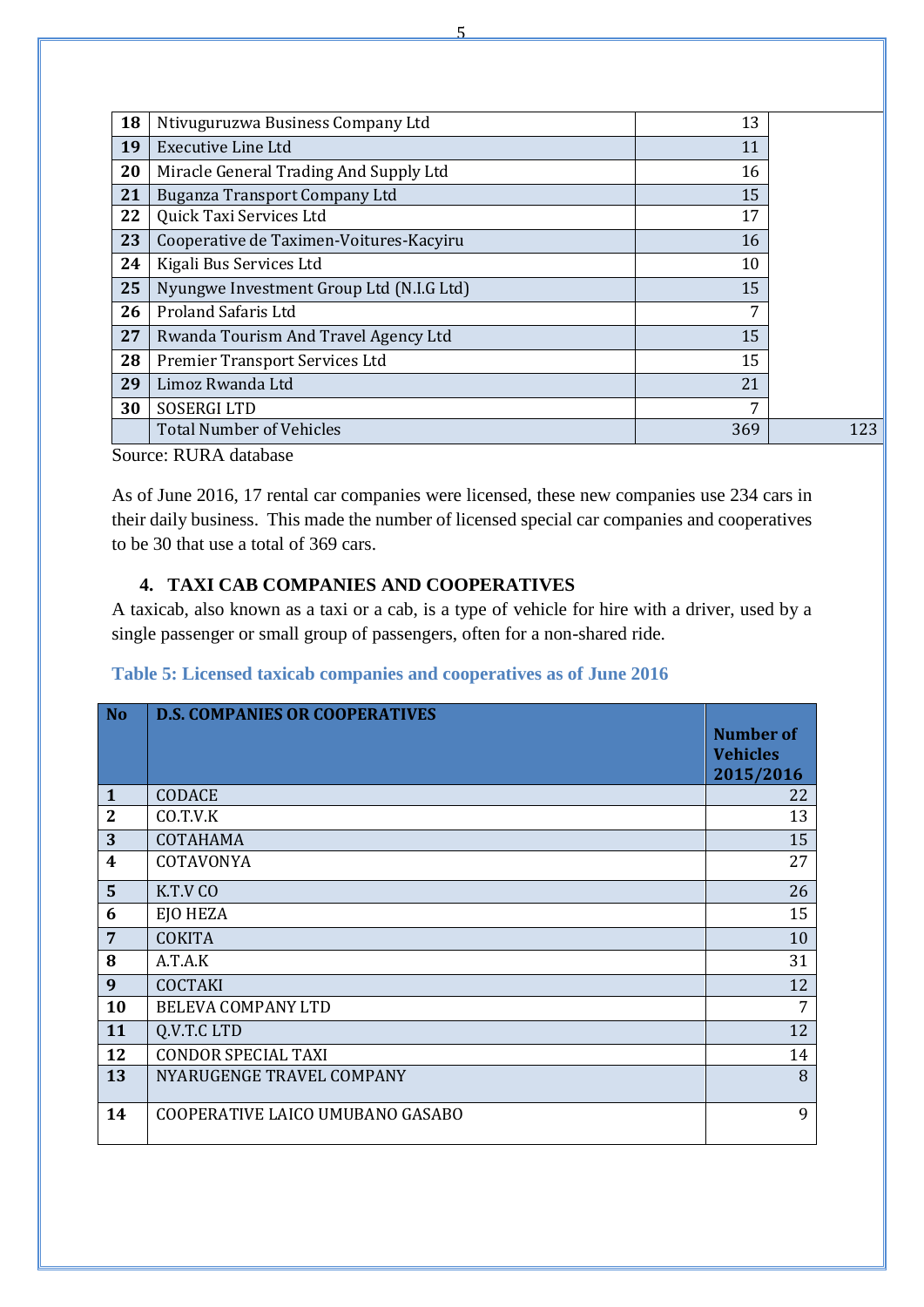| 15 | COOPERATIVE DES TAXISMAN VOITURE RUSIZI-BUGARAMA(C.T.V.R.B) | 79             |
|----|-------------------------------------------------------------|----------------|
| 16 | <b>COCHATAVORU</b>                                          | 20             |
| 17 | HOLLY AUTO TRAVEL AGENCY LTD                                | 9              |
| 18 | <b>COTTAVOGI</b>                                            | 10             |
| 19 | <b>COCTVOGI</b>                                             | 21             |
| 20 | COTAVOC                                                     | 7              |
| 21 | <b>COTHOLA</b>                                              | 11             |
| 22 | C.T.V.S                                                     | 8              |
| 23 | COOP.DES TAXIMEN-VOITURES DE L'HOPITAL LA CROIX DU SUD      | 9              |
| 24 | TWIGIRE TAXI SERVICE COOP.                                  | 24             |
| 25 | WOMEN TRANSPORT COMPANY LTD                                 | $\overline{7}$ |
| 26 | COOPERATIVE DES TAXIMEN VOITURES DE KIBAGABAGA(COTAVOKI)    | 9              |
| 27 | HUYE TAXI TRANSPORT COOPERATIVE                             | $\overline{7}$ |
| 28 | <b>COOPERATIVE INTASHYA</b>                                 | 32             |
| 29 | NYARUTARAMA TAXI COOPERATIVE (N.T.C)                        | 8              |
| 30 | COMPANY DE TAXMEN DE GIKONDO LTD                            | 9              |
| 31 | COOPERATIVE DE TAXIMEN VOITURES MUHIMA(COTAVOMU)            | 10             |
| 32 | NYAMIRAMBO TAXI SERVICE LTD                                 | 10             |
| 33 | COOPERATIVE DES TAXIMEN ROI FAYSAL                          | 8              |
| 34 | UNITED TAXIMEN COOPERATIVE (UNITAX COOP.)                   | 19             |
| 35 | COOPERATIVE TAXI VOITURES GARE REMERA (COTAVOGAR)           | 10             |
| 36 | <b>BLISS TOUR COMPANY LTD</b>                               | 8              |
| 37 | COOPERATIVE DE TAXIMEN VOITURE DE GACURIRO (COTAVOGA)       | 6              |
| 38 | MUHI TRANSPORT COMPANY LTD                                  | $\overline{7}$ |
| 39 | KIMIRONKO UNITED TAXI COOP.(K.U.T.C)                        | 14             |
| 40 | Groly Coach Ltd                                             | 30             |
| 41 | ATAVO TRANSPORT COMPANY                                     | 19             |

One operator in the taxi Cab companies was licensed namely ATAVO transport. They use 19 cars in their daily activities.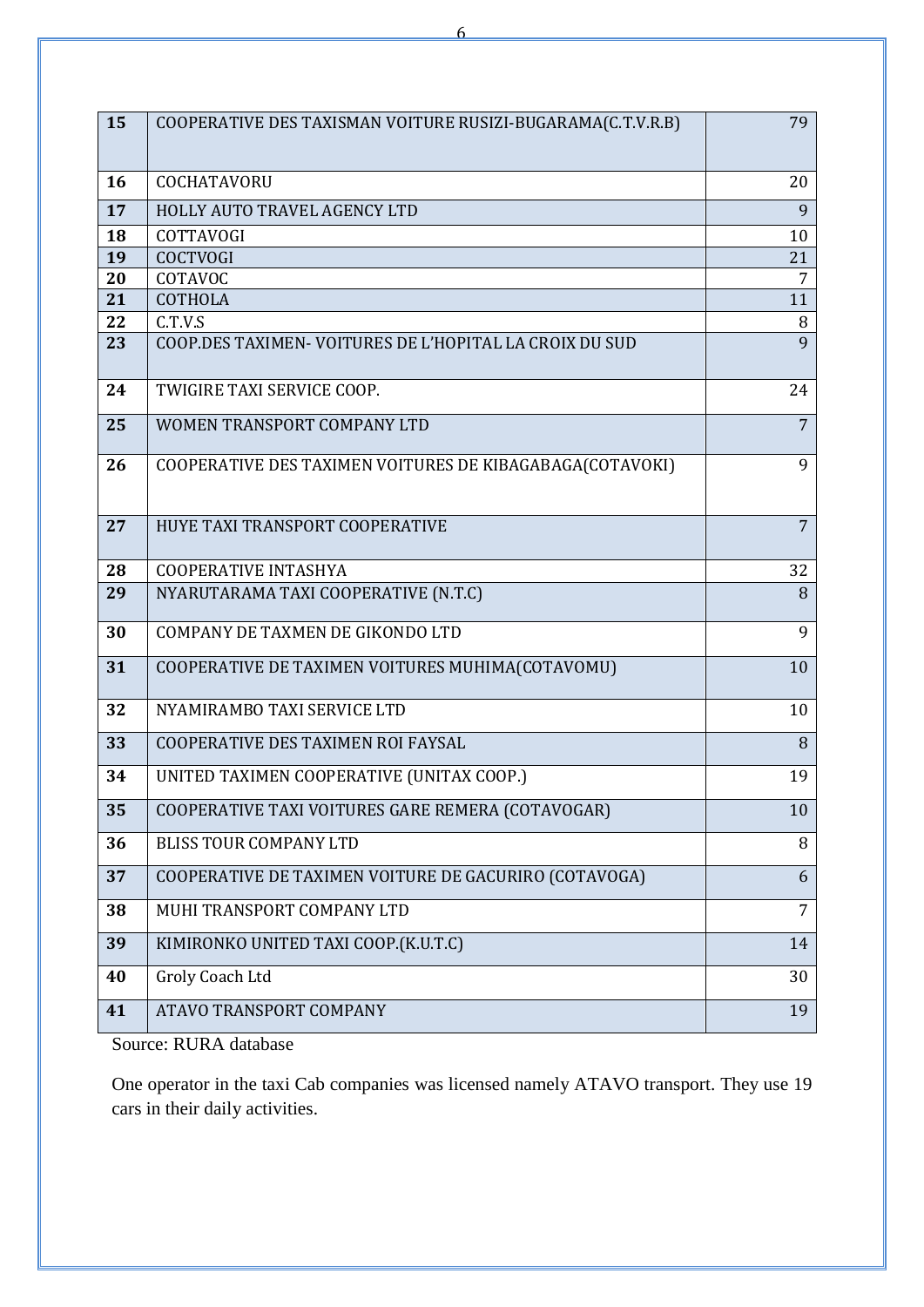### **5. MOTOCYCLE COMPANIES/COOPERATIVES**

<span id="page-7-1"></span><span id="page-7-0"></span>**Table 6: Licensed motorcycle companies/cooperatives as of June 2016**

| N <sub>O</sub> | LICENSED MOTORCYCLE OPERATORS                             | <b>Fleet Capacity</b> |
|----------------|-----------------------------------------------------------|-----------------------|
| 1.             | ABAHUZA COOPERATIVE                                       | 576                   |
| 2.             | AMAJYAMBERE IWACU (KAMIGI)                                | 133                   |
| 3.             | CO.TA.MO-KIRAMURUZI                                       | 123                   |
| 4.             | COMOGA GATSIBO                                            | 299                   |
| 5.             | COOP DES MOTARDS ICYIZERE NYAKABUYE                       | 35                    |
| 6.             | COOP. DE TRANSPORTEURS DES TAXI MOTOS EN DISTRICT DE HUYE | 590                   |
| 7.             | COOPERATIVE DES MOTARDS DE CYAMUTARA                      | 100                   |
| 8.             | COOPERATIVE DES PROPRIETAIRES DE TAXI MOTOS DE GICUMBI    | 160                   |
| 9.             | COOPERATIVE TAXIS-MOTOS DE MUHANGA SUD                    | 159                   |
| 10.            | COOPERATIVE TAXIS-MOTOS DE NYARUBUYE DUTERIMBERE          | 41                    |
| 11.            | COOPERATIVE TAXIS-MOTOS DE RUGARAMA/GATSIBO               | 66                    |
| 12.            | COOPERATIVE DE CHAUFFEURS DE TAXIS MOTOS DE KAMONYI       | 223                   |
| 13.            | COOPERATIVE DE CHAUFFEURS DE TAXIS MOTOS DE L'OUEST       | 147                   |
| 14.            | COOPERATIVE DE MOTARDS DE GAHENGERI                       | 61                    |
| 15.            | COOPERATIVE DE SERVICE DE TRANSPORT AU MOYEN DE MOTOS     | 73                    |
| 16.            | COOPERATIVE DE TAXI MOTO DE GISHARI TWITEZIMBERE          | 42                    |
| 17.            | COOPERATIVE DE TAXI MOTO DE KABARONDO                     | 105                   |
| 18.            | COOPERATIVE DE TAXI MOTO DE BUSORO                        | 68                    |
| 19.            | COOPERATIVE DE TAXI MOTO DE GAHARA UMURABYO               | 56                    |
| 20.            | COOPERATIVE DE TAXI MOTO DE JABANA                        | 56                    |
| 21.            | COOPERATIVE DE TAXI MOTO DE KIREHE TWITEZIMBERE           | 71                    |
| 22.            | COOPERATIVE DE TAXI MOTO DE NYAMAGABE                     | 114                   |
| 23.            | COOPERATIVE DE TAXI MOTO DE REMERA                        | 83                    |
| 24.            | COOPERATIVE DE TAXI MOTO DE RUBONA                        | 51                    |
| 25.            | COOPERATIVE DE TAXI MOTO DE RUSORORO                      | 65                    |
| 26.            | COOPERATIVE DE TAXI MOTO DE RUSOZI INGOBOKABAGENZI        | 78                    |
| 27.            | COOPERATIVE DE TAXI MOTO ENTRAIDONS-NOUS DE RUBAVU        | 55                    |
| 28.            | COOPERATIVE DE TAXI MOTO MUKARANGE                        | 157                   |
| 29.            | COOPERATIVE DE TAXIMEN MOTOS DE GATUMBA                   | 78                    |
| 30.            | COOPERATIVE DE TAXIMEN MOTOS DE NYAGASAMBU                | 51                    |
| 31.            | COOPERATIVE DE TAXIMEN MOTOS DE RUKIRA                    | 107                   |
| 32.            | COOPERATIVE DE TAXIS MOTOS DE KABATWA-NYABIHU             | 127                   |
| 33.            | COOPERATIVE DE TRANSPORT AU MOYEN DE MINI MOTO DE GICUMBI | 89                    |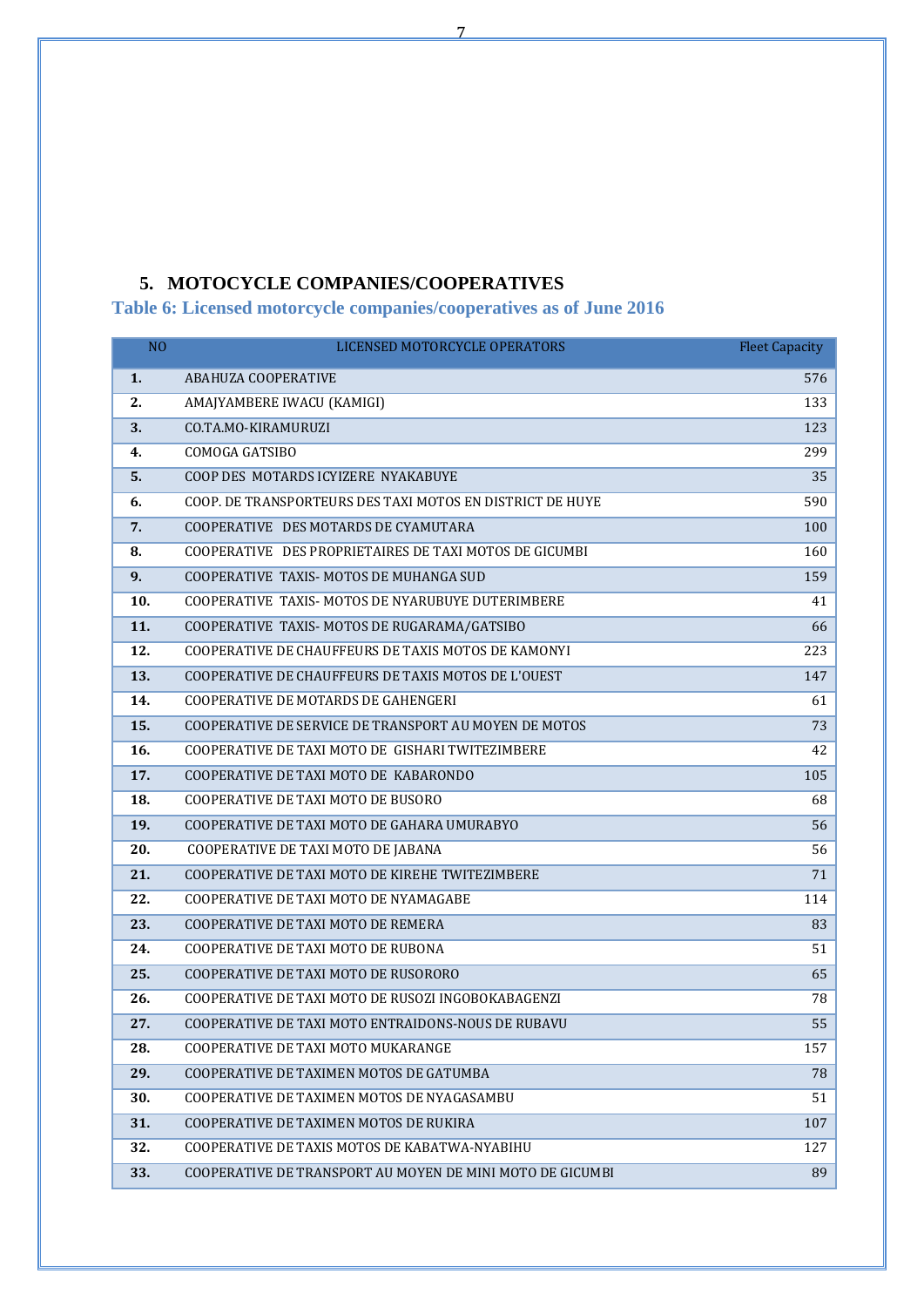| 34. | COOPERATIVE DE TRANSPORT AU MOYEN DE TAXI MOTOS DE KIZIGURO   | 56  |  |  |  |
|-----|---------------------------------------------------------------|-----|--|--|--|
| 35. | COOPERATIVE DE TRANSPORT AU MOYEN DE TAXI MOTOS-KARONGI       |     |  |  |  |
| 36. | COOPERATIVE DE TRANSPORT ICYEREKEZO                           |     |  |  |  |
| 37. | COOPERATIVE DE TRANSPORT UMUSEKE MWIZA                        | 90  |  |  |  |
| 38. | COOPERATIVE DE TRANSPORTAU MOYEN DE MOTO DE KARONGI           | 189 |  |  |  |
| 39. | COOPERATIVE DE TRANSPORTEURS TAXI MOTOS KABUGA                | 121 |  |  |  |
| 40. | COOPERATIVE DES TAXIMEN MOTO DE MURAMBI (C.T.M.M)             | 46  |  |  |  |
| 41. | COOPERATIVE DES CHAUFFEURS DE TAXI-MOTOS DU SECTEUR BASE      | 71  |  |  |  |
| 42. | COOPERATIVE DES CHAUFFEURS TAXIS MOTOS KABARI                 | 87  |  |  |  |
| 43. | COOPERATIVE DES MOTAR RUSIZI                                  | 275 |  |  |  |
| 44. | COOPERATIVE DES MOTARDS DE GIHUNDWE                           | 171 |  |  |  |
| 45. | COOPERATIVE DES MOTARDS DE MASHYUZA-RUSIZI                    | 85  |  |  |  |
| 46. | COOPERATIVE DES MOTARDS DE NYAMAGABE                          | 74  |  |  |  |
| 47. | COOPERATIVE DES MOTARDS DE NYAMASHEKE                         | 74  |  |  |  |
| 48. | COOPERATIVE DES MOTARDS DE RWIMBOGO                           | 34  |  |  |  |
| 49. | COOPERATIVE DES MOTARDS DE RYABEGA                            | 31  |  |  |  |
| 50. | <b>COOPERATIVE DES TAXI MOTO DE BYIMANA</b>                   | 60  |  |  |  |
| 51. | COOPERATIVE DES TAXI MOTO DE KINAZI                           | 71  |  |  |  |
| 52. | COOPERATIVE DES TAXI MOTO DE SAKE                             | 73  |  |  |  |
| 53. | COOPERATIVE DES TAXI MOTO UBUMWE BURERA                       | 41  |  |  |  |
| 54. | COOPERATIVE DES TAXIMEN MOTO DE BUSASAMANA                    | 37  |  |  |  |
| 55. | COOPERATIVE DES TAXIMEN MOTO DE GAKENKE                       | 47  |  |  |  |
| 56. | COOPERATIVE DES TAXIMEN MOTO DE GITOKI-IMBARAGA               | 228 |  |  |  |
| 57. | COOPERATIVE DES TAXIMEN MOTO DE NYANZA                        | 45  |  |  |  |
| 58. | COOPERATIVE DES TAXIMEN MOTO ICYEREKEZO RUHUHA                | 32  |  |  |  |
| 59. | COOPERATIVE DES TAXIMEN MOTO INTEGO RILIMA                    | 30  |  |  |  |
| 60. | COOPERATIVE DES TAXIMEN MOTOS NYAMASHEKE-RUHARAMBUGA          | 59  |  |  |  |
| 61. | COOPERATIVE DES TAXIMEN-MOTOS DE RUTSIRO-ICYIZERE             | 56  |  |  |  |
| 62. | COOPERATIVE DES TAXIMENS MOTO DE GITOKI- IMBARAGA             | 228 |  |  |  |
| 63. | cooperative des taxis moto de Ndatemwa-Gatsibo                | 78  |  |  |  |
| 64. | COOPERATIVE DES TAXISMEN DE KARONGI MUBUGA(COOTAMOKAMU)       | 39  |  |  |  |
| 65. | COOPERATIVE DES TRANSPORTEURS A MOTOS DE NYAMASHEKE           | 181 |  |  |  |
| 66. | COOPERATIVE DESTAXIS MOTOS DE BUGESERA                        | 176 |  |  |  |
| 67. | COOPERATIVE DUFATANYE MOTARD GASABO                           | 114 |  |  |  |
| 68. | COOPERATIVE INTAMBWE MOTARD (CIM-HUYE)                        | 399 |  |  |  |
| 69. | COOPERATIVE KORA NDEBE MOTARD/NYAMIRAMBO                      | 297 |  |  |  |
| 70. | COOPERATIVE POUR LE TRANSPORT DES PERSONNES A MOTO (COTRAPMO) | 171 |  |  |  |
| 71. | COOPERATIVE POUR LR DEVELOPPEMENT DES MOTARDS DE KATABAGEMU   | 34  |  |  |  |
| 72. | COOPERATIVE TAXI MOTO BUHANDA KINIHIRA/COTAMOBUKI             | 93  |  |  |  |
| 73. | COOPERATIVE TAXI MOTO INTIGANDA NYAGATARE                     | 160 |  |  |  |
| 74. | COOPERATIVE TAXI MOTO NGOMA                                   | 241 |  |  |  |
| 75. | COOPERATIVE TWIHUTE KARAMBI                                   | 68  |  |  |  |
| 76. | COOPERATIVE UBUMWE MOTARI-KIGABIRO                            | 119 |  |  |  |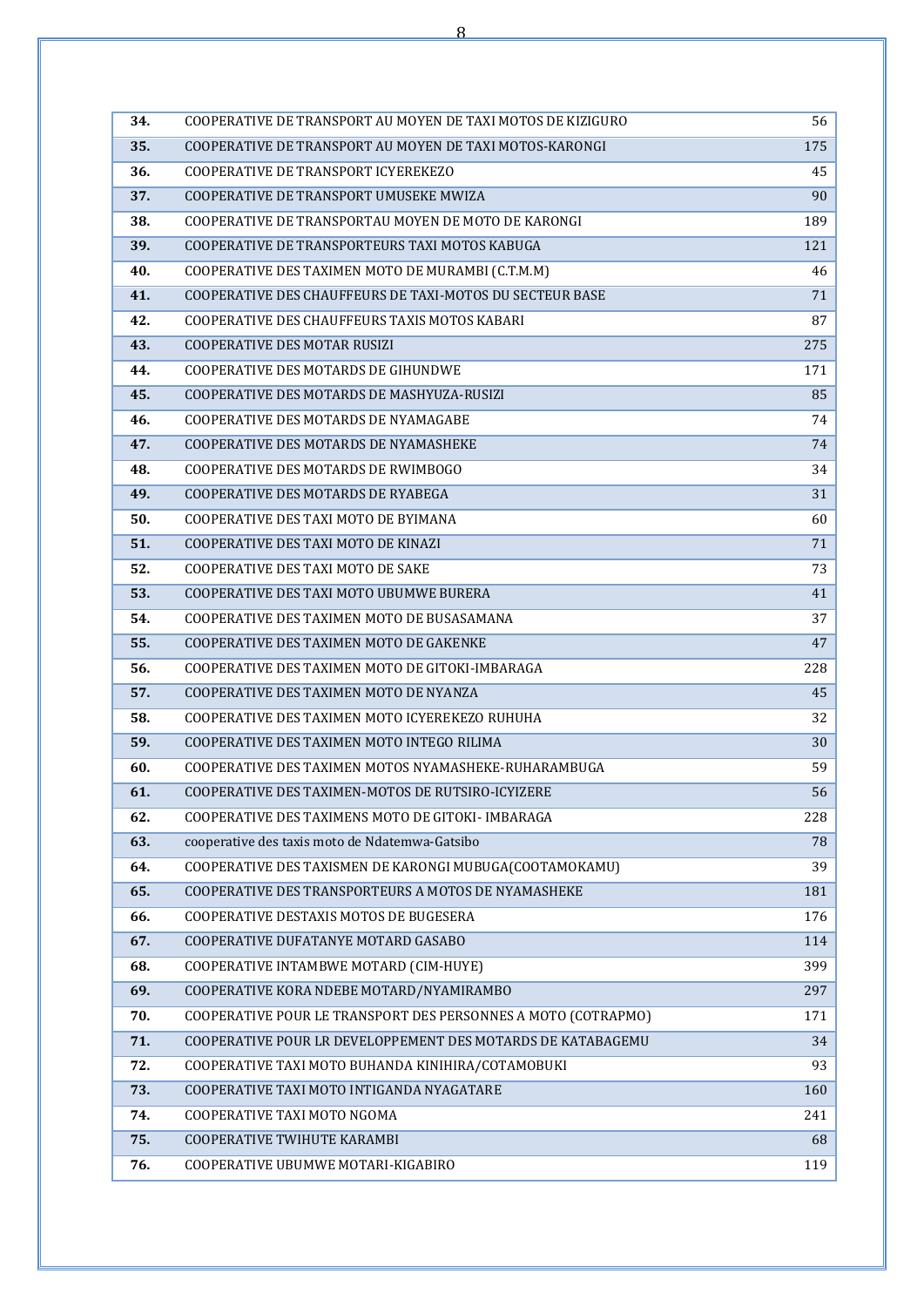| 77.  | COOPERATIVE UBUMWE TAXI MOTO GATENGA                   | 168 |  |  |  |  |
|------|--------------------------------------------------------|-----|--|--|--|--|
| 78.  | COOPERATIVE URUMURI MOTARD GISENYI(C.U.M.GIS)          |     |  |  |  |  |
| 79.  | COOPERATIVE Y`ABAMOTARI MIMULI DUTERIMBERE(COAMIDU)    |     |  |  |  |  |
| 80.  | COOPERATIVEDES MOTARDS DE RWANTERU-URUMULI             |     |  |  |  |  |
| 81.  | COOPERATIVE DES TAXIMEN-MOTO DE RWINKWAVU DUFATANYE    |     |  |  |  |  |
| 82.  | COOPROMOTRAKI MOTARI/KAGARAMA                          |     |  |  |  |  |
| 83.  | COOTAMO ICYEREKEZO                                     |     |  |  |  |  |
| 84.  | COOTAMOMU/ MURINDI                                     |     |  |  |  |  |
| 85.  | COOTAMONO-UBUMWE                                       | 473 |  |  |  |  |
| 86.  | COPERATIVE DE TAXI-MOTO DE GAKERI/RUTSIRO              | 99  |  |  |  |  |
| 87.  | COTAMOGI/CYINYONI                                      |     |  |  |  |  |
| 88.  | COTAMOKI-DUKORE                                        | 64  |  |  |  |  |
| 89.  | COTAMONYA NYABUGOGO                                    |     |  |  |  |  |
| 90.  | COTAMORU TEBUKA RUHANGO                                | 111 |  |  |  |  |
| 91.  | COTRAMO ICYIZERE COOPERATIVE KIMISAGARA                | 194 |  |  |  |  |
| 92.  | COOTRAMO-MUSANZE                                       | 198 |  |  |  |  |
| 93.  | COTRANYA                                               | 106 |  |  |  |  |
| 94.  | COTRAPAMORU                                            | 89  |  |  |  |  |
| 95.  | COTRATAMONYA                                           |     |  |  |  |  |
| 96.  | DUTABARANE-RUKARA                                      |     |  |  |  |  |
| 97.  | <b>GASABO CENTER MOTORCYCLISTS</b>                     |     |  |  |  |  |
| 98.  | <b>GASABO EAST COOPERATIVE MOTO</b>                    |     |  |  |  |  |
| 99.  | GASABO MOTORCYCLIST TAXIS SERVICES COOPERATIVE         | 878 |  |  |  |  |
| 100. | GASABO MOTOCYCLISTS COOPERATIVE OF REMERA              | 31  |  |  |  |  |
| 101. | GATSATA COOPERATIVE OF MOTORCYCLISTS                   | 94  |  |  |  |  |
| 102. | IBAKWE MOTARD COOPERATIVE NYARUGENGE                   | 48  |  |  |  |  |
| 103. | <b>IMBARAGA MOTARI MUHIMA</b>                          | 99  |  |  |  |  |
| 104. | INTASUMBWA NYAGATARE TAXI MOTO COOPERATAIVE            | 55  |  |  |  |  |
| 105. | KACYIRU COOPERATIVE FOR DEVELOPMENT OF MOTORCYCLIST    | 343 |  |  |  |  |
| 106. | KARANGAZI RAPID MOTOCYCLIST COOPERATIVE (K.R.M.C)      | 79  |  |  |  |  |
| 107. | KARENGE TAXI MOTO COOPERATIVE (KATAMOCOO)              | 91  |  |  |  |  |
| 108. | KINYINYA MOTOCYCLISTS COOPERATIVE                      | 60  |  |  |  |  |
| 109. | KOOPERATIVE KORA WIGIRE MOTARI (KOKOWIMO)              | 113 |  |  |  |  |
| 110. | KOPERATIVE AGUKA MOTARDS RUBAVU                        | 68  |  |  |  |  |
| 111. | COOPERATIVE DE TAXI MOTO DE KICUKIRO                   | 94  |  |  |  |  |
| 112. | COOPERATIVE DES JEUNES MOTARS DE KARAMA(COJEMOKA)      | 79  |  |  |  |  |
| 113. | KOPERATIVE DUFASHE ABAGENZI GISAGARA                   | 159 |  |  |  |  |
| 114. | KOPERATIVE DUKORERE HAMWE MATIMBA                      | 33  |  |  |  |  |
| 115. | KOPERATIVE INKERAKUBARUTA BWERAMANA                    | 69  |  |  |  |  |
| 116. | KOPERATIVE KUNDUMURIMO MOTAR TABAGWE(KMT)              | 75  |  |  |  |  |
| 117. | KOPERATIVE MOTARI NYAGATARE                            | 85  |  |  |  |  |
| 118. | COOPERATIVE MOTAR RWIMIYAGA                            | 53  |  |  |  |  |
| 119. | KOPERATIVE TAXIMEN MOTOS TERIMBERE KARONGI(KOTAMOTEKA) | 34  |  |  |  |  |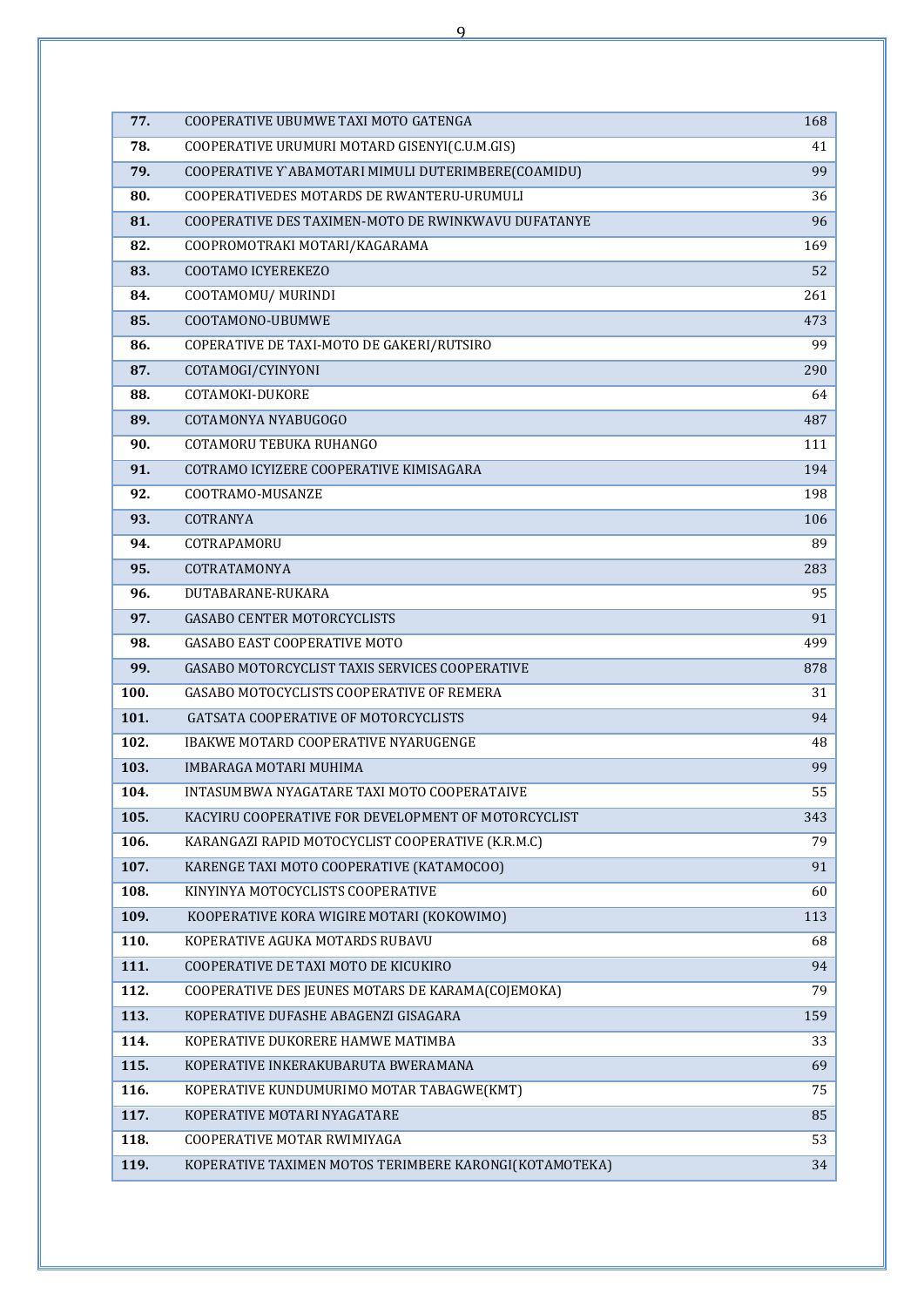| 120. | KOPERATIVE TERIMBERE TAXI MOTO NYARUGURU                    | 53  |
|------|-------------------------------------------------------------|-----|
| 121. | COOPERATIVE TWIYUBAKE MOTARD                                | 476 |
| 122. | KOPERATIVE UMURAVA RUBAVU                                   | 67  |
| 123. | KORA TAXI MOTO NYARUGENGE COOPERATIVE (KOTAMONYACO)         | 62  |
| 124. | KORANUMUCYO MOTARI                                          | 427 |
| 125. | KOTEMORU                                                    | 130 |
| 126. | KUNDUMURIMO MOTAR COOPERATIVE (KMC)                         | 79  |
| 127. | KWISUNGANA NO KUGOBOKANA ABAJYAMBERE                        | 32  |
| 128. | LE PROFESSIONNEL NGOMA                                      | 130 |
| 129. | MANIHIRA PERSONS MOTORCYCLE TRANSPORT COOPERATIVE           | 44  |
| 130. | MBAHAFI COOPERATIVE                                         | 382 |
| 131. | MOTO TRANSPORT COOPERATIVE                                  | 252 |
| 132. | MOTORBIKE DRIVERS COOPERATIVE NYANZA                        | 123 |
| 133. | MOTOS COOPERATIVE AS GENERAL BENEFIT (M.C.A.G.B.)           | 63  |
| 134. | MUHIMA COOPERATIVE OF MOTORCYCLISTS                         | 264 |
| 135. | MUKARANGE MOTORCYCLE TAXI COOPERATIVE TURAHIRIWE (MMTCT)    | 126 |
| 136. | NGEGENE MOTORIST TRANSPORTERS COOPERTATIVE                  | 100 |
| 137. | NYARUGENGE MOTARD COOPERATIVE                               | 152 |
| 138. | NYARUGUNGA MOTORCYCLISTS COOPERATIVE                        | 75  |
| 139. | SAFE TAXI MOTO COOPERATIVE RWIMIYAGA (STMCR)                | 47  |
| 140. | SAFE TAXI MOTOS COOPERATIVE MUSHERI                         | 45  |
| 141. | SAFE TAXI MOTOS COOPERATIVE NYAGATARE                       | 89  |
| 142. | SUN CITY TAXI MOTO COOPERATIVE (S.C.T.M.C)                  | 75  |
| 143. | TUZAMURANE GAHINI                                           | 55  |
| 144. | UNITY MOTORCYCLISTS COOPERATIVE                             | 72  |
| 145. | JABANA COOPERATIVE FOR DEVELOPMENT OF MOTORCYCLIST EJO HEZA | 208 |
| 146. | KOPERATIVE IMENA TAXI MOTO NYANZA                           | 82  |
| 147. | COOPERATIVE DES TAXIMEN MOTO DE KIGABIRO                    | 36  |

The above table shows that the entire licensed Motorcycle cooperatives. These Motorcycles cooperatives are distributed / located in different parts of the country. No new company or cooperative that was licensed due to the new regulation of public transport which requires a company or a cooperative to have a hundred motorcycles to be issued a license.

### **6. TRANSPORT OF GOODS**

<span id="page-10-1"></span><span id="page-10-0"></span>**Table 7: Licensed transport of Goods Companies/Cooperatives as of June 2016**

| Cooperatives/companies                                    | <b>Number of Vehicles</b> |
|-----------------------------------------------------------|---------------------------|
| Huye transport cooperative                                |                           |
| Cooperative des Transporteurs de Marchandises de Rubavu   |                           |
| Cooperative des Transporteurs et de Solidarite De Mahoko  | 32                        |
| Cooperative Des Transporteurs Des Marchandises de Gisenyi | 85                        |
| Cooperative des transporteurs de marchandises de kavumu   | 20                        |
| Umoja wa Madereva                                         | 18                        |
| <b>COCTRAMAVK</b>                                         | 40                        |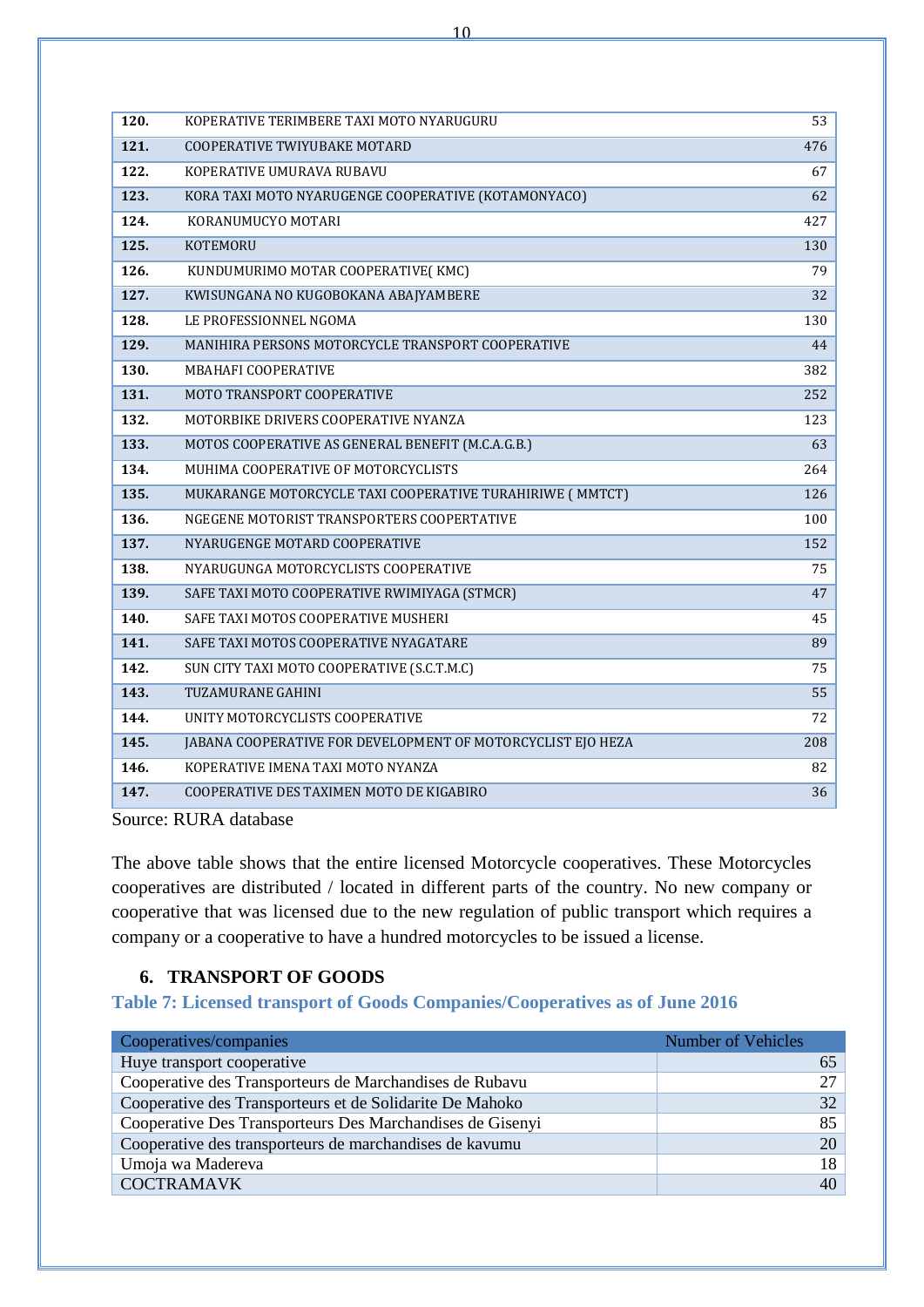| Cooperative des Taxisman Voiture Rusizi-Bugarama     | 16 |  |
|------------------------------------------------------|----|--|
| Nyampinga Drivers                                    | 13 |  |
| Rwabukummba J.P Trasnport ltd                        | 10 |  |
| Stippag-Rwanda ltd                                   | 3  |  |
| Top Services Enterprise Ltd                          | 19 |  |
| Kaurwa ltd                                           | 13 |  |
| Ntivuguruzwa Business Company Ltd                    | 2  |  |
| Business & Transport Trading Company Ltd             | 16 |  |
| Subira Enterprises Ltd                               | 8  |  |
| Soft Service                                         | 7  |  |
| Khalfan Transporters Ltd                             | 8  |  |
| Isano Pick Up and Truck Drivers Cooperative Kicukiro | 8  |  |
| Glevol Co ltd                                        | 4  |  |
| Distribution et Vente des Boissons Ltd.              | 4  |  |
| Kamo and Sons                                        | 13 |  |
| East African Cooperative of Transports               | 56 |  |
| Gorilla Motors Ltd                                   |    |  |
| Societe Rwandaise de Distribution et Service         |    |  |
| $\mathbf{C}$ DIID A distribution                     |    |  |

## **7. DRIVING SCHOOLS**

## <span id="page-11-1"></span><span id="page-11-0"></span>**Table 8: licensed Driving Schools in Rwanda as of June 2016**

| N <sub>o</sub> | Companies or cooperatives                  | Number of Vehicles 2015/2016 |
|----------------|--------------------------------------------|------------------------------|
| 1              | United Driving School Cooperative(U.D.S.C) | 171                          |
| $\overline{2}$ | Auto Ecole la Reference Ltd                | 5                            |
| 3              | Apaforme Driving School Ltd                | 25                           |
| $\overline{4}$ | <b>Auto Ecole Gaston</b>                   | 6                            |
| $\overline{5}$ | Don Bosco Driving School Company Ltd       | $\overline{7}$               |
| 6              | <b>Fraternity Driving School</b>           | 13                           |
| $\overline{7}$ | Auto ecole moriya ltd                      | 11                           |
| 8              | New vision driving school ltd              | 30                           |
| 9              | Youth driving school ltd                   | 18                           |
| 10             | Better driving school ltd                  | 12                           |
| 11             | Professional driving school                | 28                           |
| 12             | Ateliers economat general de Ruhengeri Ltd | 6                            |
| 13             | Nyagatare driving school ltd               | 10                           |
| 14             | Auto ecole la connaissance                 | 9                            |
| 15             | Superior driving school                    | $\overline{4}$               |
| 17             | Nyarugenge Driving School Cooperative      | 40                           |
| 18             | Auto Ecole Nyamirambo Ltd                  | 10                           |
| 19             | Shilo Driving School Ltd                   | 5                            |
| 20             | Don't Worry Driving School Ltd             | 24                           |
| 21             | Umuganda driving school ltd                | 17                           |
| 22             | Intiganda cotmin driving school ltd        | 6                            |
| 23             | Cotrascus ltd/alpha driving school         | 19                           |
| 24             | New hope driving school (N.H.D.S)          | 10                           |
| 25             | La star confidante ltd                     | $\overline{7}$               |
| 26             | Auto ecole midland                         | 12                           |
| 27             | Nyanza technical driving school ltd        | $\mathfrak{Z}$               |
| 29             | Sion driving school ltd                    | $\overline{9}$               |
| 30             | Kabuga driving school ltd                  | 11                           |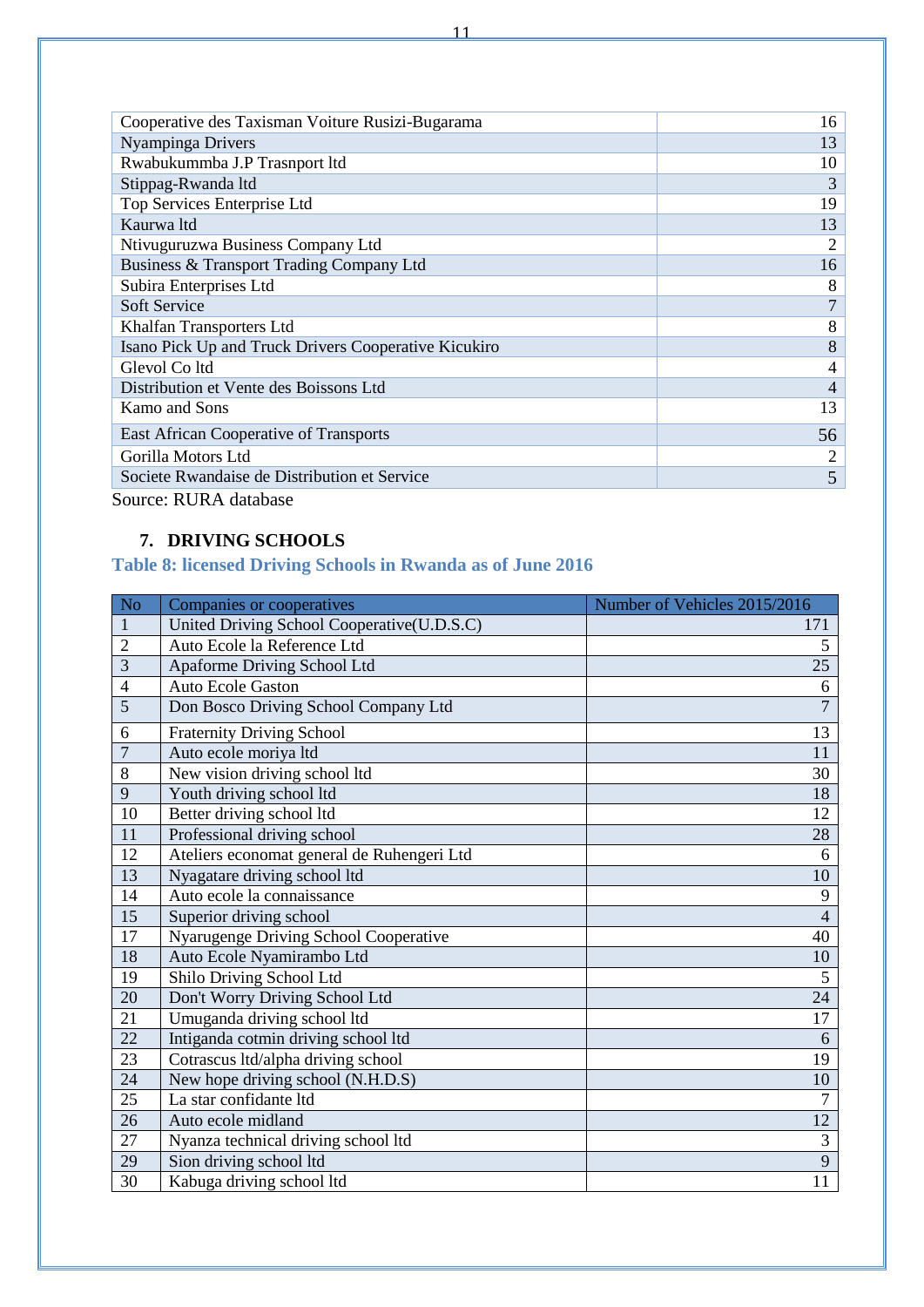| 31              | Nice driving school ltd                             | 3                       |  |  |  |
|-----------------|-----------------------------------------------------|-------------------------|--|--|--|
| 32              | Auto ecole sainte famille ltd                       | 12                      |  |  |  |
| 33              | Nyamata driving school                              | 9                       |  |  |  |
| 34              | Auto ecole la charite                               |                         |  |  |  |
| 35              | Auto ecole la difference                            | 11<br>11                |  |  |  |
| 36              | Fraternity driving school ltd                       | 13                      |  |  |  |
| 37              | Auto ecole isimbi ltd                               | $\overline{4}$          |  |  |  |
| 38              | Safety road driving school ltd                      | 17                      |  |  |  |
| 39              | Campus driving school ltd                           | $8\,$                   |  |  |  |
| 40              | Karongi nice driving school                         | $\overline{7}$          |  |  |  |
| 41              | Korujyimbere driving school                         | $\overline{2}$          |  |  |  |
| 42              | Kurujyejuru driving school                          | 17                      |  |  |  |
| 43              | Amahirwe driving school                             | $\overline{\mathbf{3}}$ |  |  |  |
| 44              | Nature driving school ltd                           | $\overline{3}$          |  |  |  |
| 45              | Ocean driving school ltd                            | $\overline{2}$          |  |  |  |
| 46              | St christopher driving school ltd                   | $\overline{3}$          |  |  |  |
| 47              | United training services ltd (u.t.s driving school) | $\overline{7}$          |  |  |  |
| 48              | Mayange hydropower driving school ltd               | $\overline{2}$          |  |  |  |
| 49              | Sainte ritha v.c.t driving school ltd               | $\overline{3}$          |  |  |  |
| 50              | Linking driving school ltd                          | $\overline{2}$          |  |  |  |
| 51              | <b>Unity Driving Shool Ltd</b>                      | 14                      |  |  |  |
| 52              | Kicukiro Driving School Ltd                         | 9                       |  |  |  |
| 53              | Asifiwe Driving School Ltd                          | $\overline{4}$          |  |  |  |
| 54              | Auto Ecole la Preferance Ltd                        | $\overline{4}$          |  |  |  |
| $\overline{55}$ | Sinayi driving school ltd                           | $\overline{4}$          |  |  |  |
| 56              | Auto Ecole Maranatha Ltd                            | $\overline{7}$          |  |  |  |
| 57              | <b>Blessings Driving School Ltd</b>                 | $\overline{3}$          |  |  |  |
| 58              | Reoboth Driving School Ltd                          | $\overline{3}$          |  |  |  |
| 59              | Welcome Driving School Ltd                          | $\overline{5}$          |  |  |  |
| $\overline{60}$ | Agaciro Driving School Ltd                          | $\overline{2}$          |  |  |  |
| 61              | <b>Iwawa Driving School</b>                         | $\overline{2}$          |  |  |  |
| 62              | Ineza Driving School Ltd                            | $\overline{2}$          |  |  |  |
| 63              | Ikaze Driving School Ltd                            | $\overline{\mathbf{4}}$ |  |  |  |
| 64              | Modern Driving School Ltd                           | $\overline{4}$          |  |  |  |
| 65              | Right Choice Driving School Ltd                     | $\overline{c}$          |  |  |  |
| 66              | New Plan Driving School Ltd                         | $\overline{7}$          |  |  |  |
| 67              | <b>COOTELRU-VTC Ruhango</b>                         | $\overline{3}$          |  |  |  |
| 68              | Zion Driving School Ltd                             | 16                      |  |  |  |
| 69              | New Right Driving School Ltd                        | $\overline{4}$          |  |  |  |
| 70              | Karibu Driving School Ltd                           | $\overline{2}$          |  |  |  |
| 71              | Imanzi Driving School Ltd                           | $\overline{3}$          |  |  |  |
| 72              | Hero Driving School Ltd                             | $\overline{2}$          |  |  |  |
| 73              | Sinapi Driving School Ltd                           | $\overline{4}$          |  |  |  |
| 74              | Reliance Driving School Ltd                         | $\overline{2}$          |  |  |  |
| 75              | <b>Umuco Driving School Ltd</b>                     | $\overline{3}$          |  |  |  |
| 76              | New Dream Driving School Ltd                        | $\overline{5}$          |  |  |  |
| $77\,$          | Francis Driving School Ltd                          | $\overline{4}$          |  |  |  |
| 78              | Intego Driving School Ltd                           | $\overline{2}$          |  |  |  |
| 79              | Winners Driving School Ltd                          | $\overline{4}$          |  |  |  |
| 80              | <b>Expert Driving School Ltd</b>                    | $\overline{5}$          |  |  |  |
| 81              | <b>Star Driving School Ltd</b>                      | $\overline{2}$          |  |  |  |